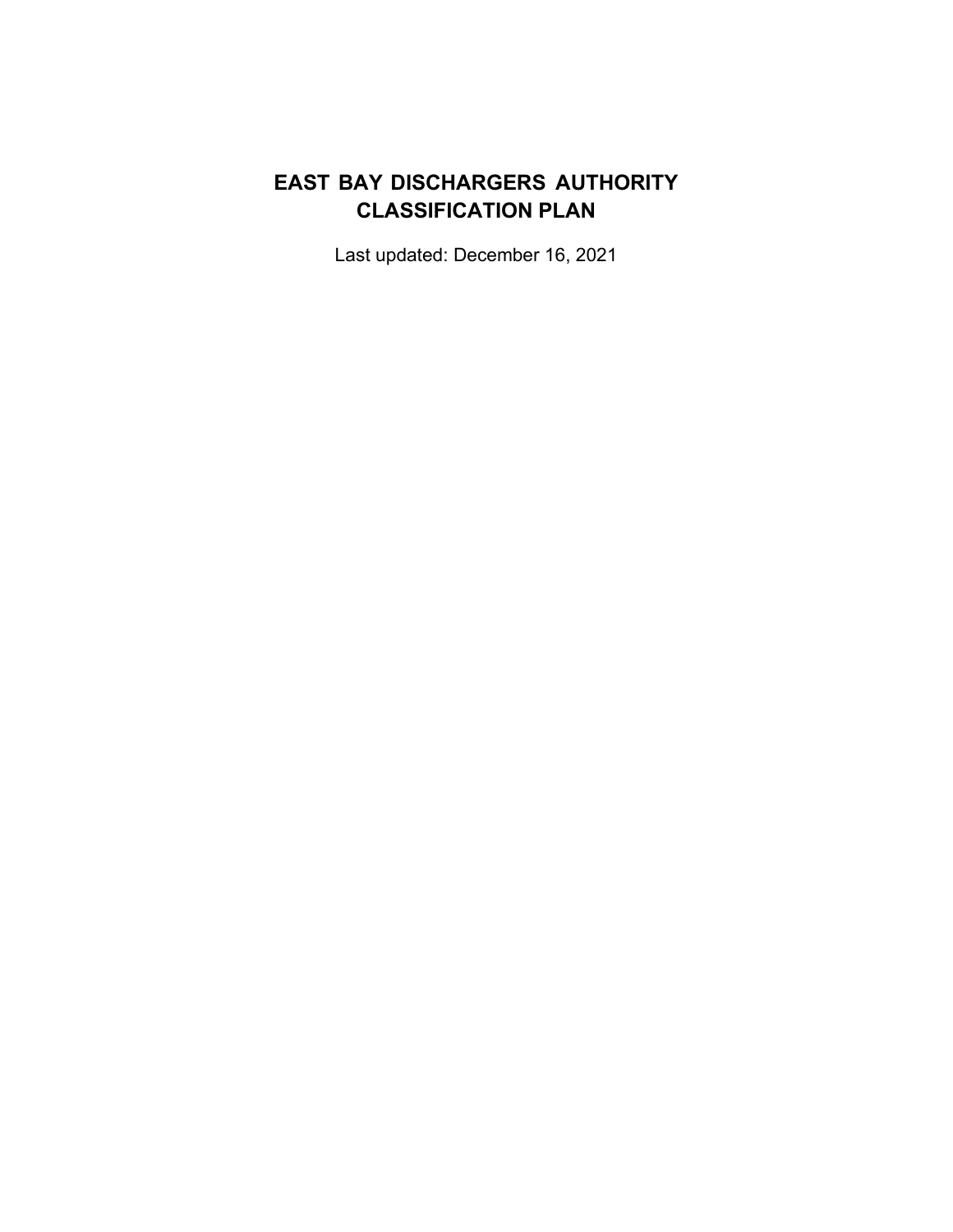## **CLASS TITLE: GENERAL MANAGER**

**BASIC FUNCTION:** Under general policy direction, plans, organizes, coordinates and directs the operations and programs of the East Bay Dischargers Authority.

**DISTINGUISHING CHARACTERISTICS:** This class is responsible for the overall management of the Authority under the policy direction of the Commission.

#### **REPRESENTATIVE DUTIES:**

*(It is important to note that the duties listed below are "representative only" and are not intended to cover the full range or scope of duties in this class.)*

- 1. Coordinates member agency implementation of the Joint Powers Agreement.
- 2. Ensures that the Authority's wastewater discharge meets prescribed water quality standards and reporting requirements established by the Regional Water Quality Control Board and the Environmental Protection Agency.
- 3. Prepares monthly, quarterly, and annual National Pollutant Discharge Elimination System (NPDES) reports for the Regional Water Quality Control Board and the Environmental Protection Agency.
- 4. Plans, coordinates, and directs the work of Authority staff.
- 5. Prepares agendas and minutes for the Commission committees and regular Commission meetings.
- 6. Serves as Treasurer for the Authority. Prepares the annual budget and maintains expenditures within allocated limits as approved by the Commission.
- 7. Reviews and approves all plans, specifications, and contract documents for construction and Authority-wide maintenance projects.
- 8. Reviews, monitors, and comments on water quality standards, regulations and related information that impacts the Authority and its member agencies.
- 9. Disseminates information to the Commission and member agency managers on regulatory requirements and other information critical to the effective and efficient operation of the Authority.
- 10. Serves on various boards and committees of professional organizations and associations, and keeps informed on legal, technical, legislative and administrative trends in the field of wastewater treatment and discharge requirements.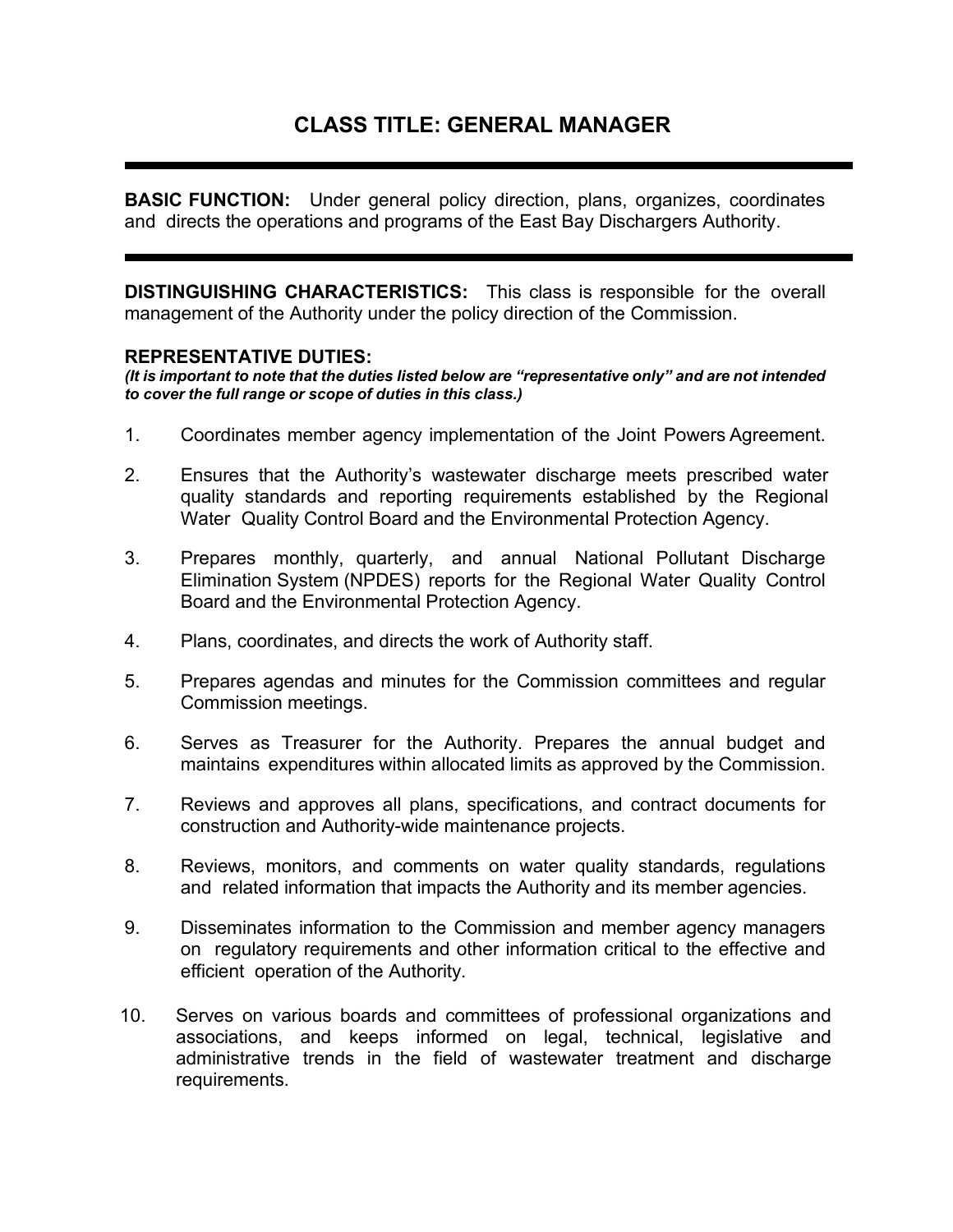- 11. Represents the Commission in dealings with the public, member agencies, state and federal regulatory agencies, and professional organizations and associations.
- 12. Drafts, distributes and reviews responses to RFPs for Authority construction, maintenance, and services, and selects or recommends selection of contractors to the Commission.
- 13. Enforces all safety regulations and policies.
- 14. Trains, develops and evaluates subordinate staff.
- 15. Develops plans for future operation, capital asset replacements, and other projected needs of the Authority.

### **KNOWLEDGE OF:**

Public administration including supervision, budget preparation and personnel; wastewater sampling techniques and mathematical and statistical analysis; pipeline design, chemical and bacteriological characteristics of industrial and domestic water and wastewater; pertinent health rules, regulations, and laws affecting treatment and discharge of wastewater; wastewater treatment plant operations and the treatment process; safety practices and requirements.

## **ABILITY TO:**

Analyze, evaluate, develop coordinate and direct Authority programs, projects and operations; plan, coordinate, evaluate and direct the work of others; establish and maintain effective working relationships with others; read and interpret construction plans and blueprints; maintain records and prepare reports; communicate effectively both verbally and in writing.

#### **EDUCATION AND EXPERIENCE:**

#### **Any combination equivalent to:**

- 1) Possession of a baccalaureate degree from an accredited college or university with a major in Science or Engineering.
- 2) A minimum of five years of supervisory experience in the administration, operation and maintenance of wastewater systems.

**LICENSES:** Possession of a valid California Motor Vehicle Operator's License. Grade V Operators Certificate or Professional Engineering license a plus.

**WORK DIRECTION, LEAD AND MANAGERIAL RESPONSIBILITIES:** This class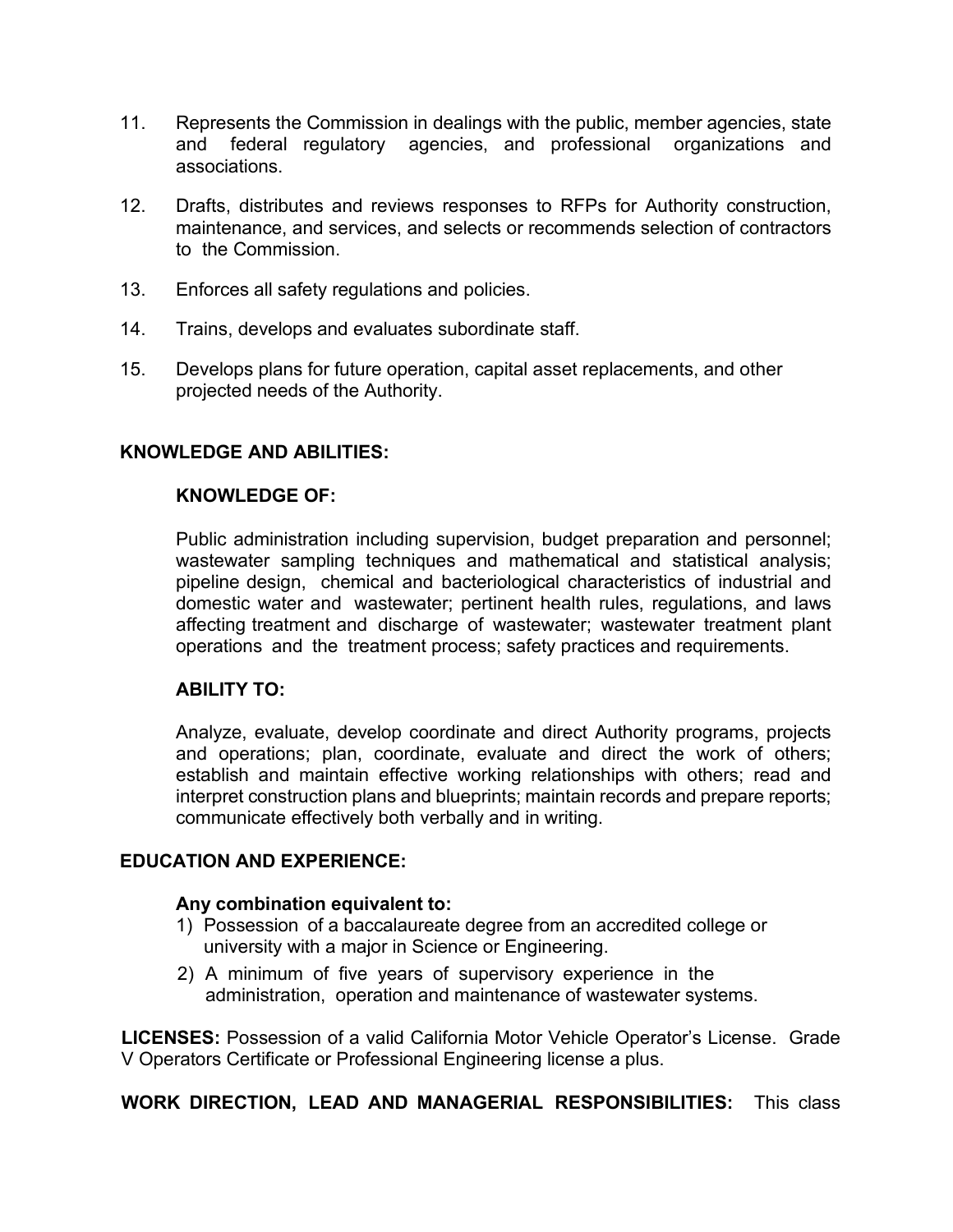reports to and receives policy direction from the East Bay Dischargers Authority Commission. Responsibilities include the management of the operation, maintenance and repair of the Authority's wastewater collection, treatment and discharge systems.

**PHYSICAL EFFORT:** Normal office environment.

**CONTACTS:** Commission and committee members; members of the public; coworkers; member agency managers and staff; other wastewater system agencies managers and staff; contractors, governmental regulatory agencies; environmental interest groups

**WORKING CONDITIONS:** Normal office environment.

NOTE: THIS CLASS IS EXEMPT UNDER FLSA PROVISIONS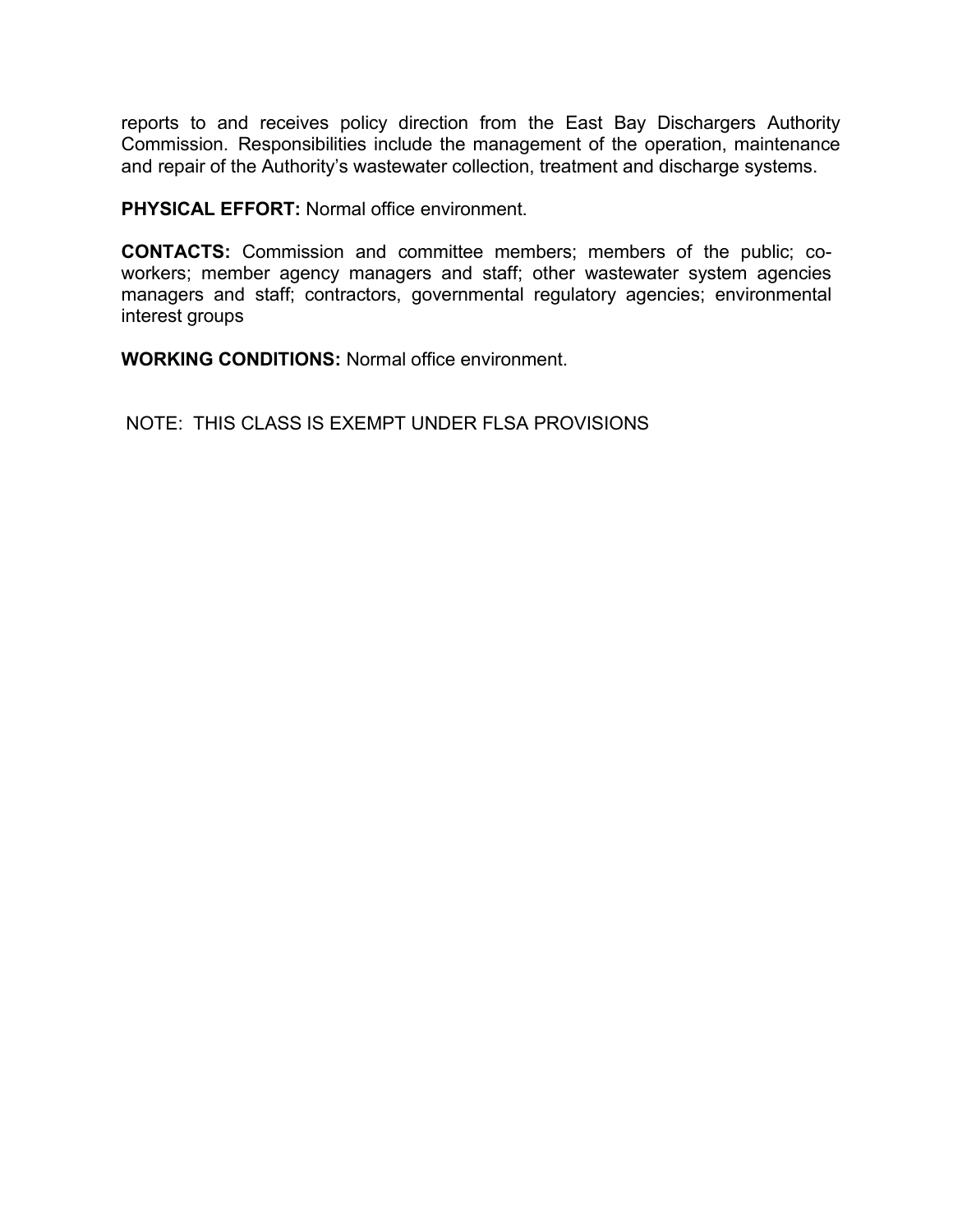# **CLASS TITLE: OPERATIONS AND MAINTENANCE MANAGER**

**BASIC FUNCTION:**Under general direction, is responsible for the operation and maintenance and asset management of a regional wastewater treatment and discharge system that includes four pump stations, dechlorination facility, radio/computer monitoring and control system, and force main and outfall to San Francisco Bay. Provides administrative support to the General Manager.

**DISTINGUISHING CHARACTERISTICS:** This position has primary responsibility for the operation and maintenance of EBDA facilities. Provides direct support to the General Manager in various functions. May assume the General Manager's responsibilities in her/his absence. This class is distinguished from member agency Wastewater Treatment Plant Superintendents and related positions by its overall responsibility for the efficient and effective operation of the entire system, and the requirement to be available to monitor the system and respond to emergencies that can occur at any time.

### **REPRESENTATIVE DUTIES:**

*(It is important to note that the duties listed below are "representative only" and are not intended to cover the full range or scope of duties in this class.)*

- 1. Ensures that the wastewater system meets the standards and regulatory reporting requirements established by the Regional Water Quality Control Board and EPA, and further operates as required under the National Pollutant Discharge Elimination System permit.
- 2. Develops and implements preventative maintenance programs for wastewater systems. Evaluates performance of pumps, motors, control systems, and chlorination and dechlorination, and schedules operations to minimize power consumption and costs. Tracks and optimizes chemical usage.
- 3. Oversees and directs maintenance and improvements to EBDA's SCADA, electrical systems, and instrumentation.
- 4. Develops, tracks, and implements EBDA's asset management program.
- 5. Plans and coordinates the work on Authority construction and maintenance projects.
- 6. Enforces all safety regulations and policies.
- 7. Analyzes data, makes recommendations, and prepares a variety of reports for submission to the General Manager, Commission, Managers, and state and federal regulatory agencies, including Bay Area Air Quality Management District and Alameda County Health Department.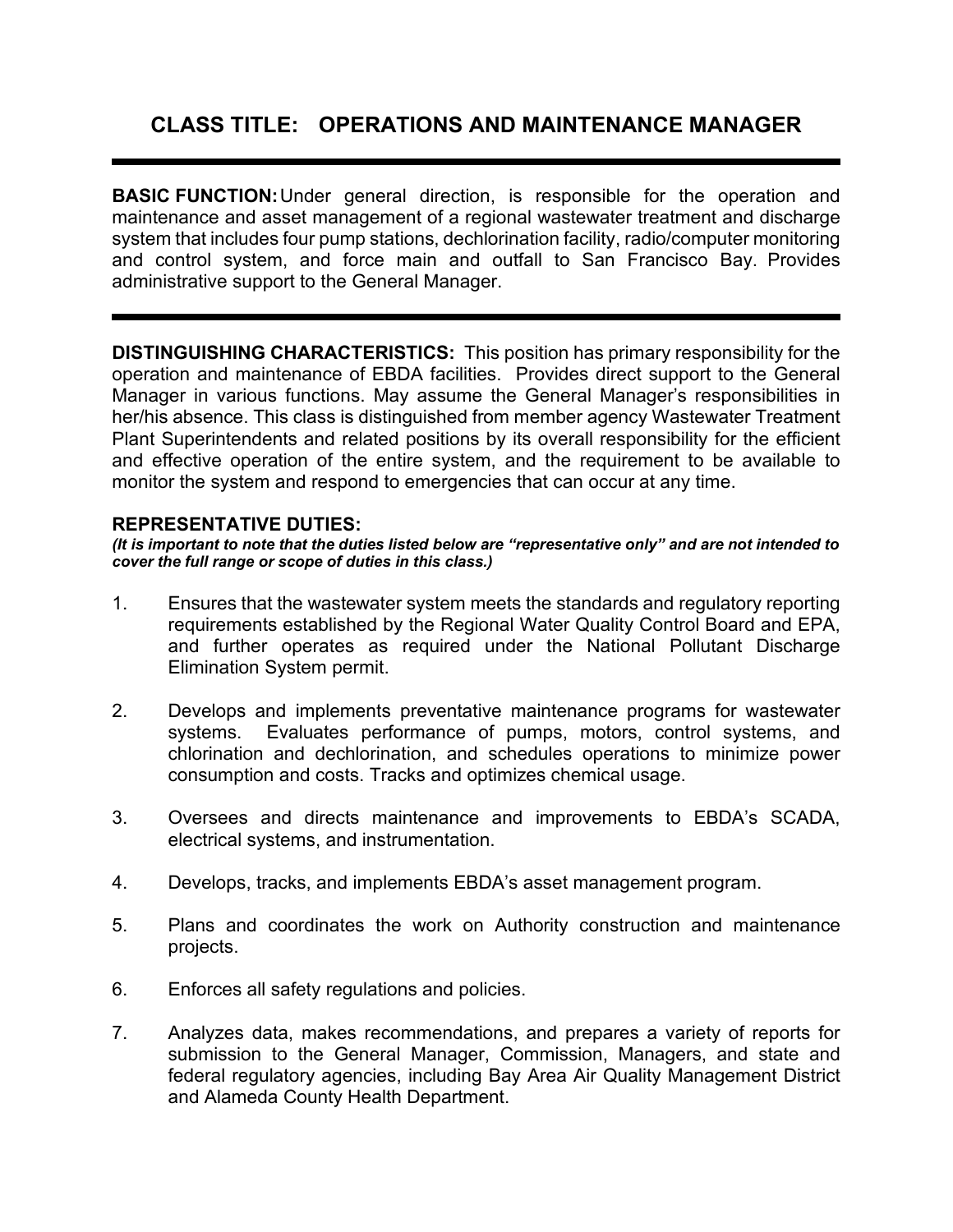- 8. Coordinates with EBDA and LAVWMA member agencies to actively manage joint facilities during wet-weather events.
- 9. In the absence of the General Manager, ensures that the Authority's wastewater discharge meets prescribed water quality standards and reporting requirements established by the Regional Water Quality Control Board and the Environmental Protection Agency.
- 10. Assists in the preparation of monthly and annual NPDES reports for the Regional Water Quality Control Board and the Environmental Protection Agency. In the General Manager's absence, serves as the Legally Responsible Official to submit these reports to the regulatory agencies.
- 11. Negotiates contracts with and oversees the work of engineering consultants and contractors.
- 12. Oversees and coordinates the operations and maintenance activities of member agencies, and meets regularly with their plant superintendents to coordinate EBDA activities.
- 13. Oversees and coordinates the operational activities of contract dischargers including LAVWMA and brine generators to ensure consistent compliance.
- 14. Provides operational support at EBDA facilities, including MDF, OLEPS, and HEPS.
- 15. Conducts force main inspections as necessary.
- 16. Assists in the preparation of agendas and staff reports for the Commission Committees and regular Commission meetings. Reports status of EBDA system monthly to the EBDA Commission and managers.
- 17. Assists in the preparation of the annual budget, and monitors capital replacement costs and operations and maintenance costs.
- 18. Responds to Underground Service Alert notices when EBDA facilities are impacted.
- 19. Trains, develops, and evaluates subordinate or contractor staff as necessary.
- 20. Performs related duties as may be assigned.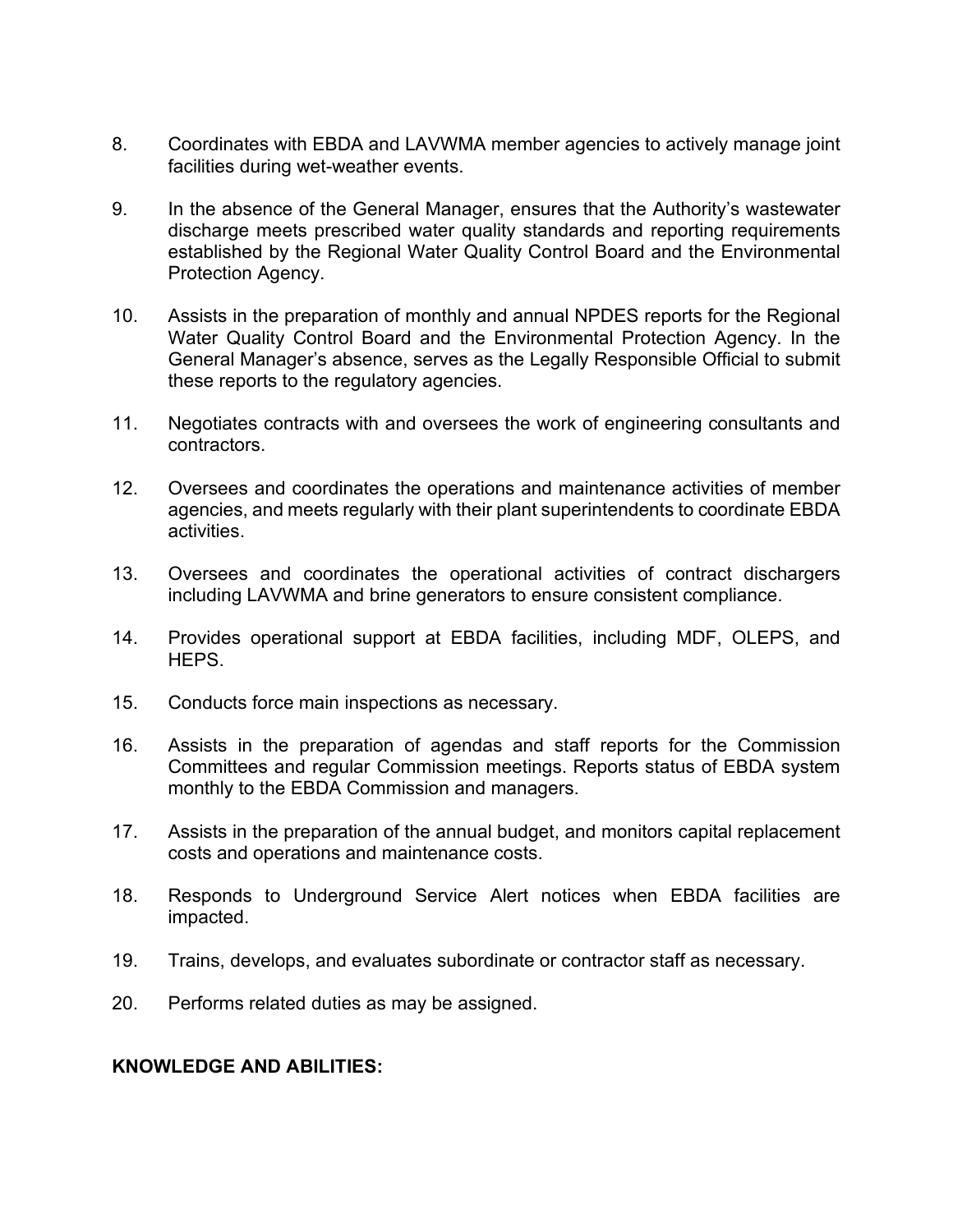**KNOWLEDGE OF:** The methods, materials and equipment used in the installation, maintenance, and repair of wastewater treatment systems, wastewater treatment plant operations and the treatment process; safety practices and requirements; budget preparation and personnel administration; wastewater sampling techniques and statistical analysis; chemical and bacteriological characteristics of wastewater; pertinent rules, regulations, and laws affecting treatment and disposal of wastewater.

**ABILITY TO:** Plan, coordinate and direct the work of others; establish and maintain effective working relationships; maintain good public relations; read and interpret construction plans and blueprints; maintain records and prepare reports; identify and describe material resources required for system repairs; establish and implement effective preventive maintenance programs; oversee the maintenance and repair of electrical control systems, SCADA systems, and mechanical equipment including pumps and motors; and ability to communicate written and oral material for public and technical oversight.

## **EDUCATION AND EXPERIENCE:**

**Any combination equivalent to:** 1) Possession of a baccalaureate degree in Civil or Mechanical Engineering or closely related field and 2) Ten years of experience in the operation and maintenance of water or wastewater treatment facilities (five years supervisory experience desirable), or an acceptable combination of the above education and experience.

**Substitution:** Additional qualifying experience can be substituted for the required education on a year for year basis; a minimum of two years of college is required.

## **LICENSES:**

- 1) Possession of a Valid California Class C Motor Vehicle Operator's License.
- 2) Grade III WTPO Certification from SWRCB (preferred).

**WORK DIRECTION, LEAD AND SUPERVISORY RESPONSIBILITIES:** The Operations and Maintenance Manager reports to and receives work direction from the General Manager. Responsibilities include coordinating and overseeing the work of member agency employees, temporary workers and contractors engaged in the operation, maintenance and repair of the Authority's wastewater treatment systems. May assume the responsibilities of the General Manager in her/his absence.

**PHYSICAL EFFORT:** May perform physically demanding manual work including lifting, pushing or pulling heavy objects; shoveling, climbing, standing and walking for sustained periods of time; and operating, repairing and maintaining water supply and wastewater plant equipment such as pumps, motors and other mechanical equipment.

**CONTACTS:** Commissioners, co-workers, members of the public, member agency staff, contractors and governmental regulatory agencies' staff.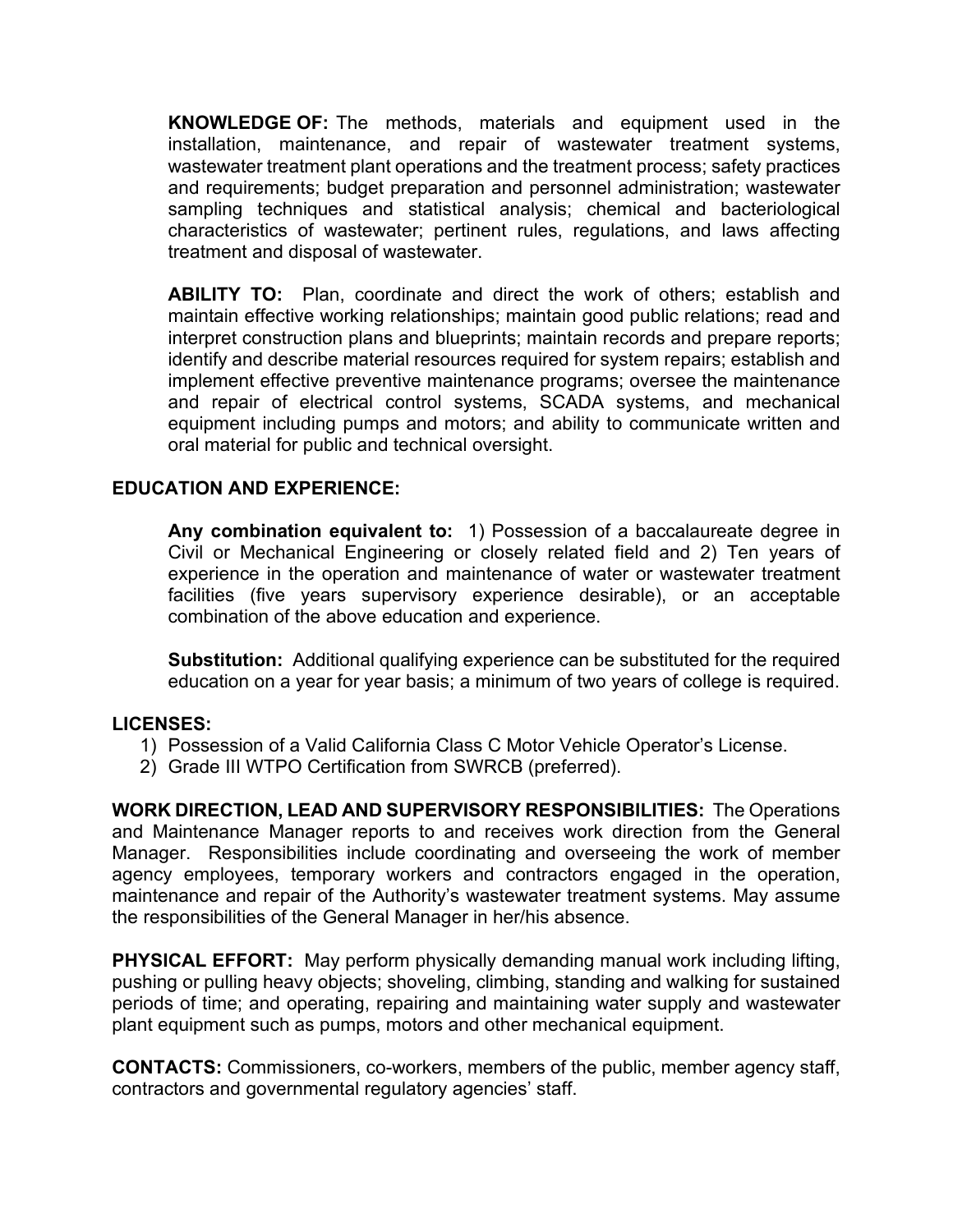**WORKING CONDITIONS:** Subject to adverse weather conditions, toxic agents, and hazards associated with the operation and maintenance of wastewater plant equipment and chemicals.

NOTE: THIS CLASS IS EXEMPT UNDER FLSA PROVISIONS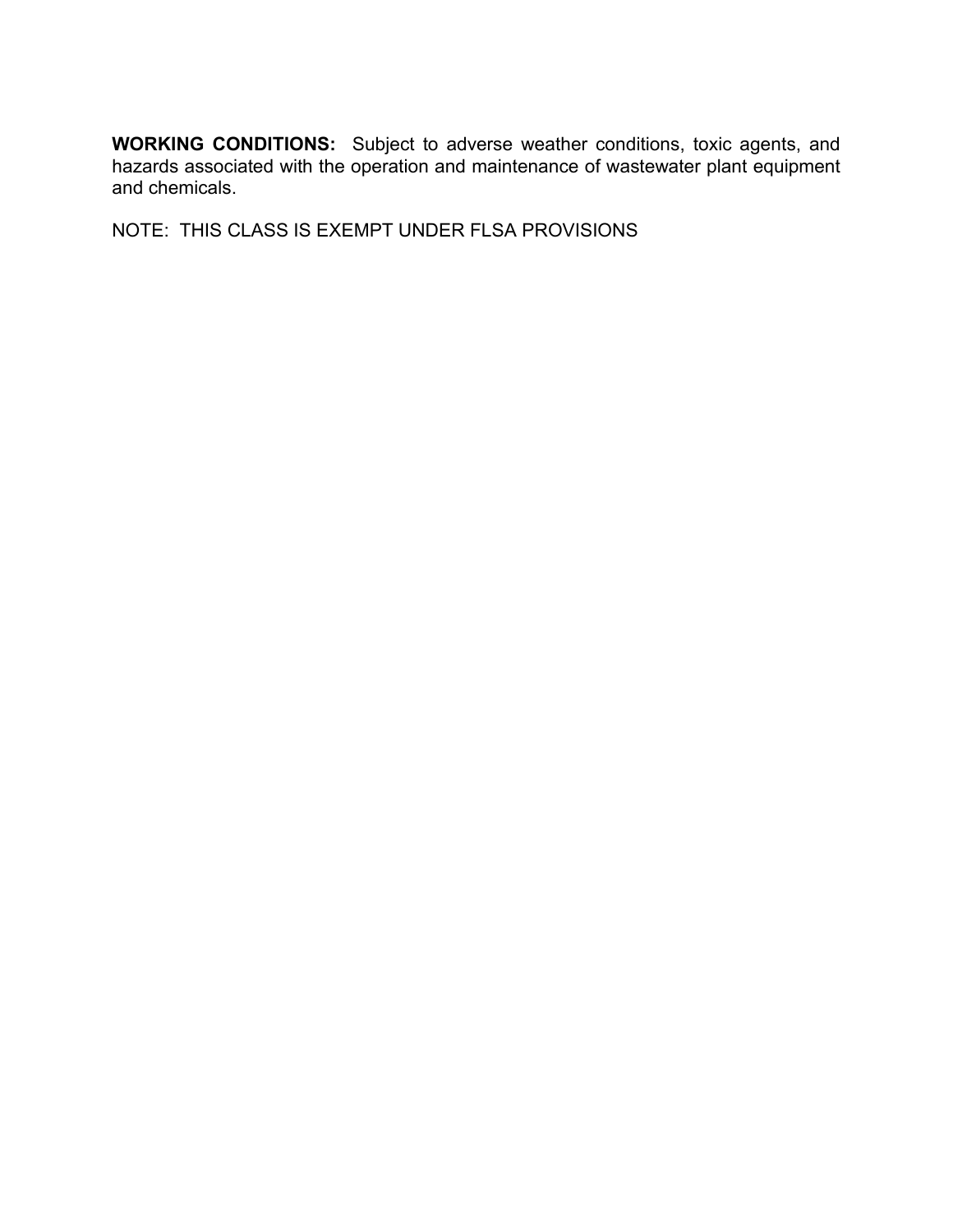## **CLASS TITLE: ADMINISTRATION MANAGER**

**BASIC FUNCTION:**Under general direction, performs professional and technical administrative duties and responsibilities in human resources, payroll, records management, purchasing, and accounting, and provides secretarial services to the General Manager and the Authority Commission.

**DISTINGUISHING CHARACTERISTICS:** This class is distinguished by its responsibility for the office management and related administrative activities of the Authority under policy guidelines established by the General Manager and the Commission.

#### **REPRESENTATIVE DUTIES:**

*(It is important to note that the duties listed below are "representative only" and are not intended to cover the full range or scope of duties in this class.)*

- 1. Performs a wide variety of administrative and secretarial duties, and assists the General Manager and Operations and Maintenance Manager in the conduct of the Authority's business operations.
- 2. As Clerk of the Commission, assists in the preparation of Commission agendas, resolutions, and reports; attends and provides secretarial functions for Commission meetings; and prepares, distributes, and maintains the minutes thereof.
- 3. Administers personnel programs, including contacts with PERS regarding retirement, health, and related benefit programs; performs salary and benefit surveys; and conducts special studies as directed.
- 4. Reviews and revises administrative manuals, policies, and records as directed by the General Manager or Commission, and as required by changes in federal and state regulations.
- 5. Performs confidential secretarial duties and responsibilities for the General Manager and for Commission members as needed, including scheduling of meetings and arranging travel.
- 6. Assists in the preparation of the budget.
- 7. Responsible for the preparation of payroll and accounts receivable.
- 8. Provides administrative and technical support to the Authority's accountant, including generating financial reports and assisting with the annual audit process.
- 9. Maintains Authority files and records utilizing a specialized computer database system.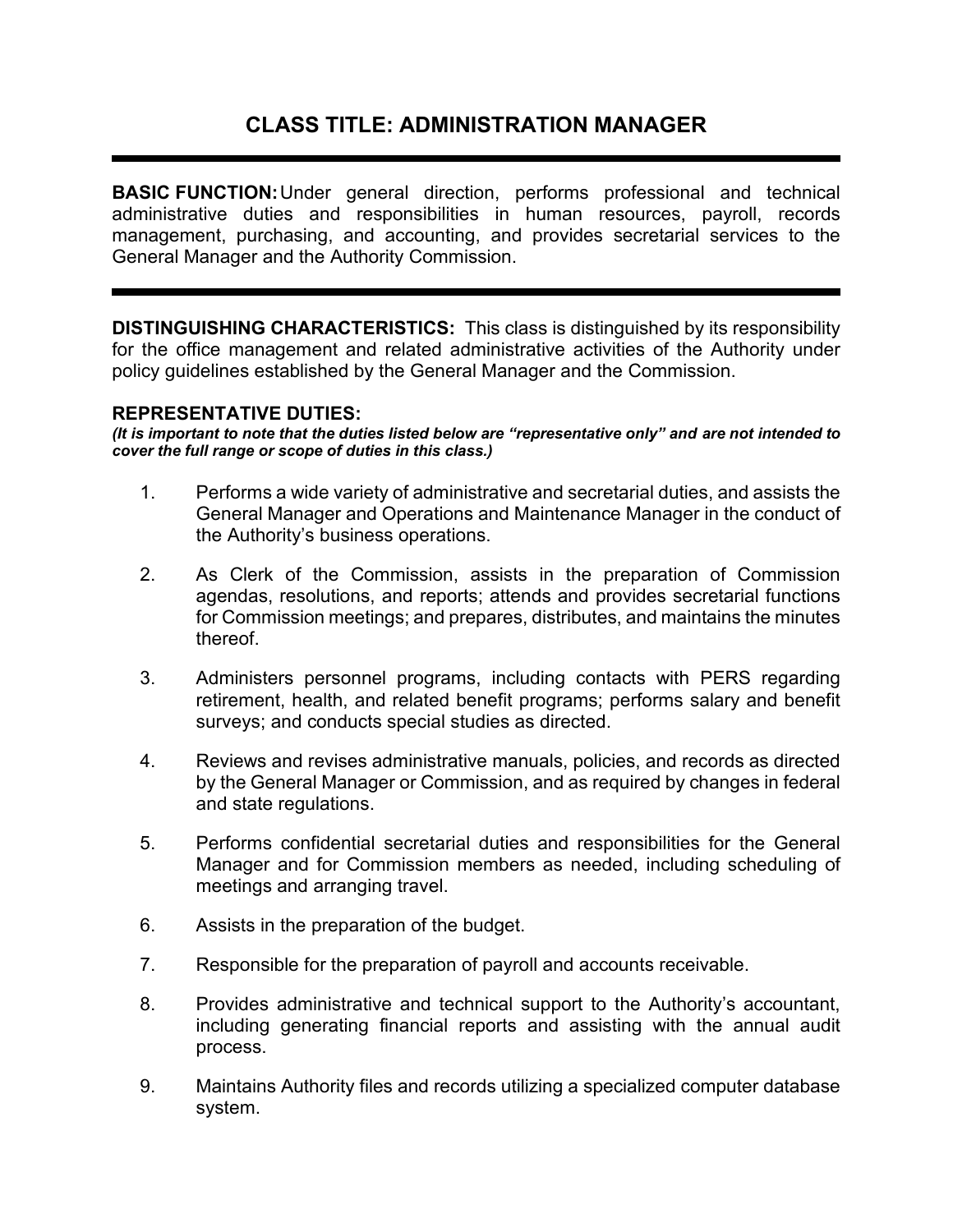- 10. Maintains the Authority's website.
- 11. Prepares letters, memoranda, and miscellaneous correspondence.
- 12. Trains, develops, directs, and evaluates subordinate staff.

**KNOWLEDGE OF:** Principals and practices of public administration; automated office methods including computer-based management and word processing systems; technical accounting and payroll administration.

**ABILITY TO:** Maintain accurate records and prepare reports; establish and maintain effective working relationships with co-workers and the public; communicate effectively both orally and in writing; plan, coordinate, evaluate, and direct the work of subordinate staff; read and interpret governmental laws, regulations, and related materials; maintain complex filing systems; process invoices and maintain accurate records relating thereto; direct the work of others.

## **EDUCATION AND EXPERIENCE:**

**Any combination equivalent to:** 1) Possession of a baccalaureate degree from an accredited college or university with a major in business or public administration or a related field; 2) a minimum of three years of experience in local government administration or office management.

**Substitution:** Additional qualifying experience can be substituted for the required education on a year for year basis; a minimum of two years of college is required.

**LICENSES:** Possession of a valid California Motor Vehicle Operator's License.

**WORK DIRECTION:** This class reports to and receives policy direction from the General Manager, provides support as needed to the Operations and Maintenance Manager, supervises the Administrative Support Specialist, and closely coordinates financial management with consultants and auditors.

**PHYSICAL EFFORT:** Normal office environment.

**CONTACTS:** Commission members; members of the public; co-workers; member agency staff; vendors; financial consultant and auditors; governmental regulatory agencies.

**WORKING CONDITIONS:** Normal office environment

NOTE: THIS CLASS IS EXEMPT UNDER FLSA PROVISIONS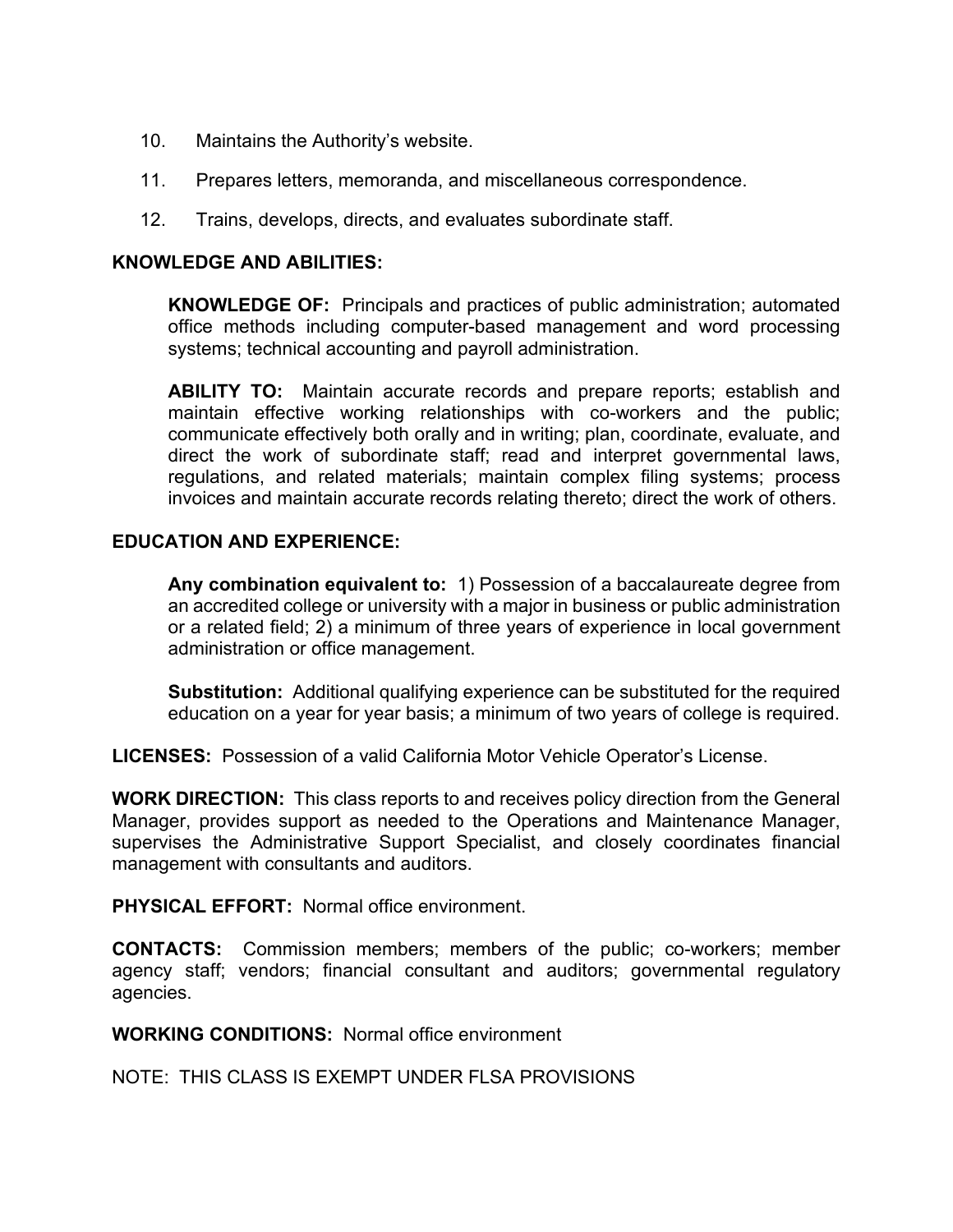# **CLASS TITLE: ADMINISTRATIVE SUPPORT SPECIALIST**

**BASIC FUNCTION:**Under general direction, performs a variety of office support activities including administrative and accounting duties; performs related work as required and other duties as assigned, following established policies and procedures.

**DISTINGUISHING CHARACTERISTICS:** This class is distinguished by its role in supporting administrative and accounting functions as directed by the Administration Manager.

#### **REPRESENTATIVE DUTIES:**

*(It is important to note that the duties listed below are "representative only" and are not intended to cover the full range or scope of duties in this class.)*

#### Accounting:

- 1. Provides support for the accounting functions, including accounts payable, accounts receivable, and general journal entries.
- 2. Processes vendor invoices for payment, including maintaining vendor files and reconciling discrepancies.
- 3. Assists in the preparation of quarterly and year-end financial reporting.
- 4. Processes bank deposits and credit card receipts, allocates revenue to appropriate accounts.
- 5. Assists in processing payroll, including reviewing timesheets and entering data.

#### Administration:

- 6. Maintains and stores a variety of records, files, logs and reports; periodically reviews and purges files in accordance with the Authority's Records and Information Management Policy.
- 7. Provides technical support in website content, records management, and project administration.
- 8. Proofreads and checks materials for accuracy and completeness, and ensures materials are in compliance Authority policies.
- 9. Assists with the Clerk of Commission duties, as needed.
- 10.Performs other related duties as assigned.